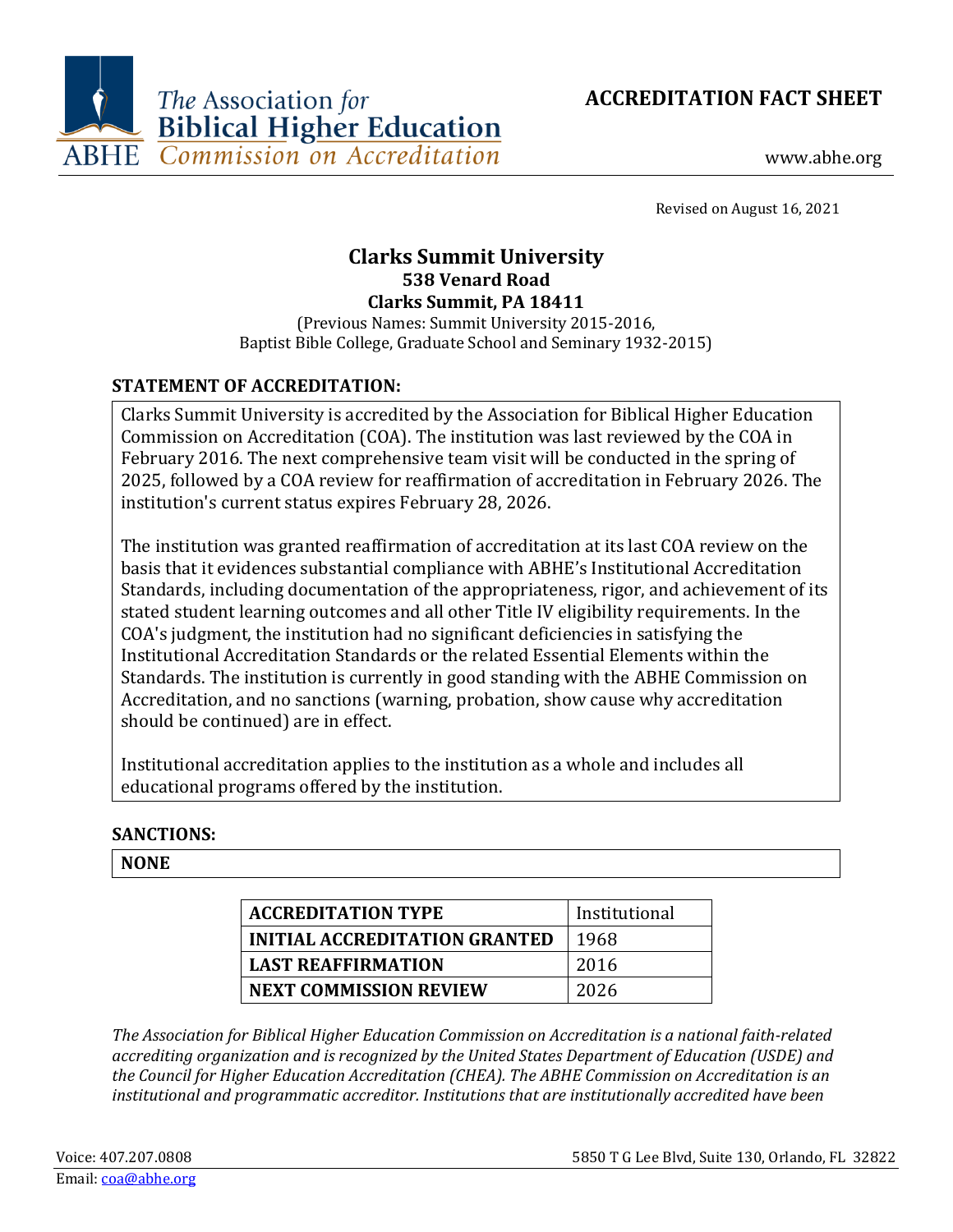*examined as a whole. Institutions that are programmatically accredited have specific programs that have been reviewed in light of ABHE standards. This statement of accreditation information is the Commission's official statement of an institution's accredited status.*

#### **ACCREDITATION DECISIONS:**

| . DATF | <b>ACTION</b>                                                                                                    |
|--------|------------------------------------------------------------------------------------------------------------------|
|        | No actions taken                                                                                                 |
|        | Inglydea the following, applicant statue, candidate statue, initial acquaditation, negligmation of acquaditation |

*Includes the following: applicant status, candidate status, initial accreditation, reaffirmation of accreditation, sanction, substantive change approval - last 5 years. Please see the "Policy on Communication of Accreditation Decisions" in the COA Manual.*

## **APPROVED DELIVERY METHODS:**

| TYPE:                           | <b>APPROVAL:</b>                                        |
|---------------------------------|---------------------------------------------------------|
| Distance Education (online)     | The institution is authorized to offer up to 100% of an |
|                                 | academic program via distance education (online).       |
| <b>Correspondence Education</b> | The institution is authorized to offer up to 49% of an  |
|                                 | academic program via correspondence education.          |
| Competency-Based Education      | The institution is authorized to offer up to 49% of an  |
|                                 | academic program via competency-based education by      |
|                                 | the course/credit approach or direct assessment.        |

*Please see the "Policy on Alternative Academic Patterns" in the COA Manual.*

## **APPROVED OFF-CAMPUS LOCATIONS:**

| <b>MIDD</b><br>- 13 | $B_{\rm B}$<br>r<br>ЛV<br>ככשתעי<br>$ -$ |
|---------------------|------------------------------------------|
| None                |                                          |

*A branch campus is an additional location of an institution that is geographically apart and independent of the main campus of the institution and (1) is permanent in nature;(2) offers courses in educational programs leading to a degree, certificate, or other recognized educational credential;(3) has its own faculty and administrative or supervisory organization; and (4) has its own budgetary and hiring authority. An additional location is a facility that is geographically apart from the main campus of the institution and at which the institution offers at least 50% of a program through classroom courses, hybrid courses, or a combination of both. An additional location may qualify as a branch campus and be subject to requirements pertaining to branch campuses. An extension site is an off-campus location where less than 50% of a degree program may be earned by classroom courses, hybrid courses, or a combination of both.*

| DEGREE/DIPLOMA/CERTIFICATE | PROGRAM (MAJOR/CONCENTRATION)  |
|----------------------------|--------------------------------|
| Associate of Arts          | <b>Addictions Counseling</b>   |
| <b>Associate of Arts</b>   | <b>Bible and Theology</b>      |
| <b>Associate of Arts</b>   | <b>Business Administration</b> |
| Associate of Arts          | <b>Christian Ministries</b>    |
| <b>Associate of Arts</b>   | <b>Counseling Ministries</b>   |
| <b>Associate of Arts</b>   | Early Childhood Education      |
| <b>Associate of Arts</b>   | <b>General Education</b>       |
| Associate of Arts          | <b>Integrated Studies</b>      |

## **APPROVED EDUCATIONAL PROGRAMS:**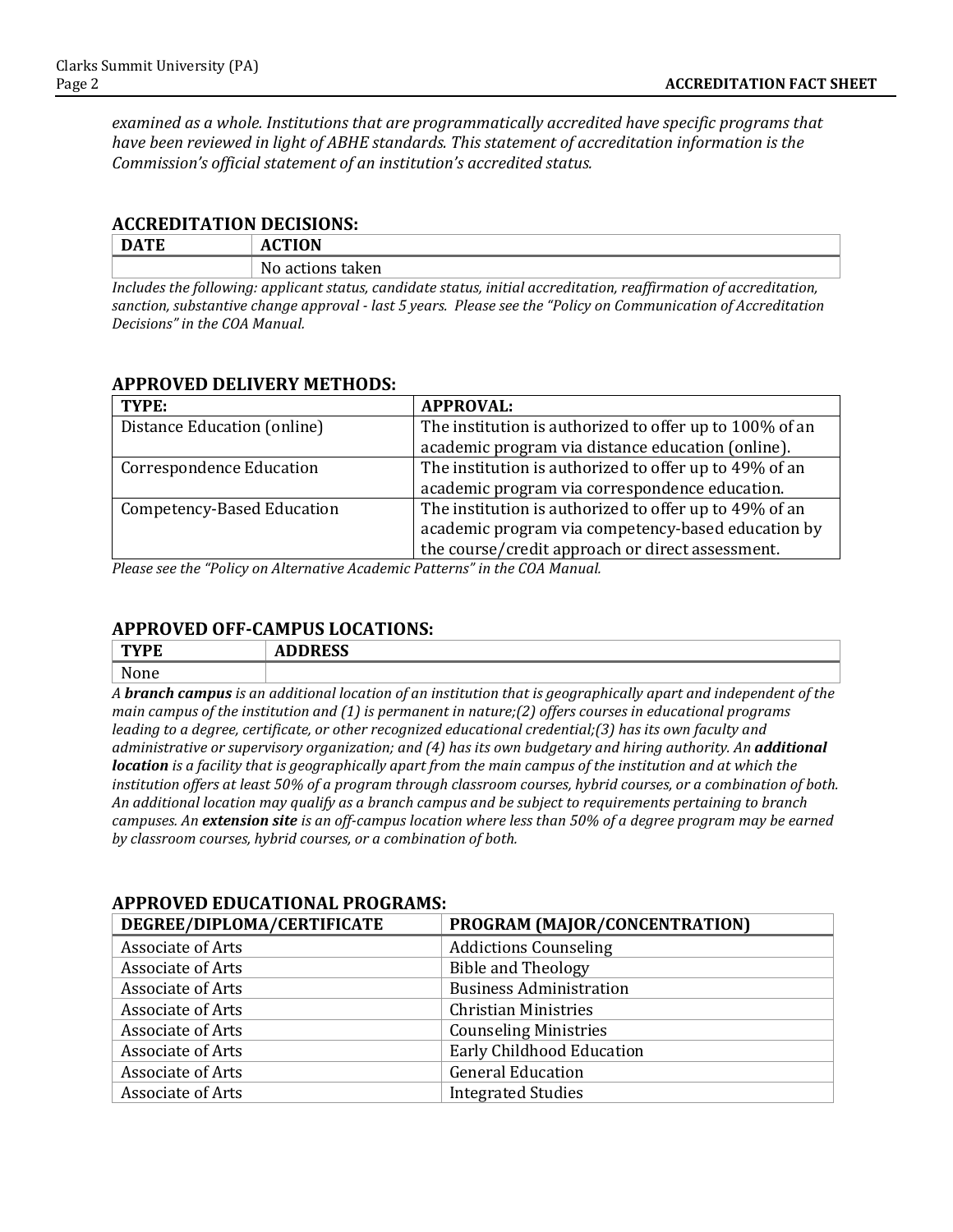| <b>Bachelor of Arts</b>                     | Communications                                    |
|---------------------------------------------|---------------------------------------------------|
| <b>Bachelor of Arts</b>                     | <b>Interdisciplinary Studies</b>                  |
| <b>Bachelor of Arts</b>                     | Literature                                        |
| <b>Bachelor of Music in Music Education</b> | PreK-12 Music Education                           |
| <b>Bachelor of Sacred Music</b>             | <b>Worship Studies</b>                            |
| <b>Bachelor of Science</b>                  | <b>Addictions Counseling</b>                      |
| <b>Bachelor of Science</b>                  | <b>Bible and Theology</b>                         |
| <b>Bachelor of Science</b>                  | <b>Biology</b>                                    |
| <b>Bachelor of Science</b>                  | <b>Business Administration</b>                    |
| <b>Bachelor of Science</b>                  | <b>Camping Ministries</b>                         |
| <b>Bachelor of Science</b>                  | <b>Christian Ministries</b>                       |
| <b>Bachelor of Science</b>                  | <b>Counseling Ministries</b>                      |
| <b>Bachelor of Science</b>                  | Criminal Justice                                  |
| <b>Bachelor of Science</b>                  | <b>Degree Completion</b>                          |
| <b>Bachelor of Science</b>                  | <b>Education Ministries</b>                       |
| <b>Bachelor of Science</b>                  | Health and Physical Education                     |
| <b>Bachelor of Science</b>                  | <b>Integrated Studies</b>                         |
| <b>Bachelor of Science</b>                  | <b>Intercultural Studies</b>                      |
| <b>Bachelor of Science</b>                  | <b>Intercultural Youth Ministries</b>             |
| <b>Bachelor of Science</b>                  | Mathematics                                       |
| <b>Bachelor of Science</b>                  | <b>Outreach Ministries</b>                        |
| <b>Bachelor of Science</b>                  | <b>Pastoral Ministries</b>                        |
| <b>Bachelor of Science</b>                  | Sports and Health Science - Pre-Athletic Training |
| <b>Bachelor of Science</b>                  | Sports and Health Science - Pre-Physical Therapy  |
| <b>Bachelor of Science</b>                  | <b>Sports and Recreational Ministries</b>         |
| <b>Bachelor of Science</b>                  | <b>Youth Pastor</b>                               |
| Master of Arts                              | <b>Biblical Apologetics</b>                       |
| Bachelor of Science in Business             | Accounting                                        |
| Administration                              |                                                   |
| Bachelor of Science in Business             | <b>Business Administration</b>                    |
| Administration                              |                                                   |
| Bachelor of Science in Business             | Entrepreneurship                                  |
| Administration                              |                                                   |
| <b>Bachelor of Science in Business</b>      | <b>Sports Management</b>                          |
| Administration                              |                                                   |
| Bachelor of Science in Counseling           | Counseling                                        |
| Bachelor of Science in Counseling           | <b>Accelerated Counseling</b>                     |
| Bachelor of Science in Criminal Justice     | Criminal Justics                                  |
| <b>Bachelor of Science in Education</b>     | Early Childhood and Elementary Education PreK-4   |
| <b>Bachelor of Science in Education</b>     | PreK-12 Health and Physical Education             |
| <b>Bachelor of Science in Education</b>     | <b>Secondary Education-English</b>                |
| Bachelor of Science in Education            | <b>Secondary Education-Math</b>                   |
| Bachelor of Science in Education            | <b>Secondary Education-Social Studies</b>         |
| Master of Arts                              | <b>Biblical Languages</b>                         |
| Master of Arts                              | <b>Biblical Studies</b>                           |
| Master of Arts                              | <b>Church Planting and Renewal</b>                |
| Master of Arts                              | Counseling                                        |
| Master of Arts                              | <b>Integrated Studies</b>                         |